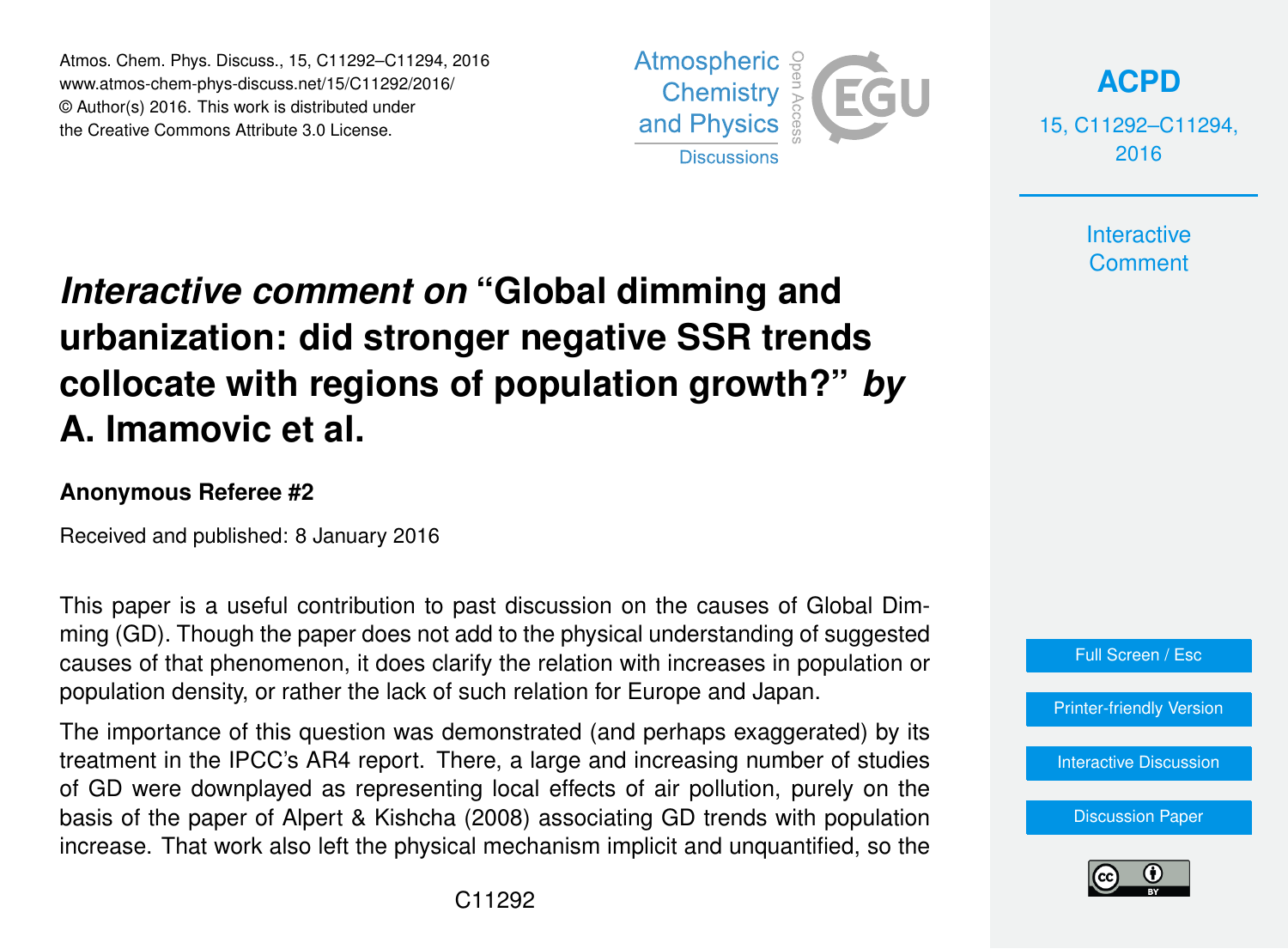current paper can be seen as closer analysis of the claimed relationship.

That GD does not correlate at all well with PI increase, or PI in 2000, across the whole dataset is unsurprising. Even if local air pollution in the vicinity of sensor sites was a predominant cause of GD, presumably through direct or indirect aerosol effects, the relation to population density would be highly uncertain and dependent on the industrial and economic profile and lifestyle of that population. It is easy to see that the negative correlation of PI with SSR trend (or positive correlation with GD) in China and Russian Asia could be the product of (especially) coal-fired industrialisation, even as clean-air initiatives or moves to high-technology industry and better public transport produced the opposite effect in other places.

The authors of the current paper are right to avoid such speculation, which should be addressed with studies relating SSR change directly to industrial activity, urban transport, and other sources of aerosol, and to actual measurements and models of aerosol concentrations. Such studies also need to go beyond the question of statistical correlations of trends to consider the actual amounts and optical or microphysical properties of aerosols in relation to observed SSR change.

The focus of this paper is to address the question raised by Alpert & Kishcha; whether population increase or density can be used to explain changes in SSR as a local anthropogenic effect. Imamovic et al. usefully demonstrate that PI, when calculated carefully and with adjustment of weighting to examine sensitivity, does not serve this purpose.

I have no difficulty recommending it for publication largely unchanged.

Minor corrections:

P 31138, line 3: "Rationales ..." (not "Rationals ...")

P 31138, line 8: It might be better to use a symbol other than "d" for the area weighting of population cells, as it invites confusion with the use of " $d(s,y)$ " for site to population 15, C11292–C11294, 2016

> **Interactive Comment**

Full Screen / Esc

[Printer-friendly Version](http://www.atmos-chem-phys-discuss.net/15/C11292/2016/acpd-15-C11292-2016-print.pdf)

[Interactive Discussion](http://www.atmos-chem-phys-discuss.net/15/31133/2015/acpd-15-31133-2015-discussion.html)

[Discussion Paper](http://www.atmos-chem-phys-discuss.net/15/31133/2015/acpd-15-31133-2015.pdf)